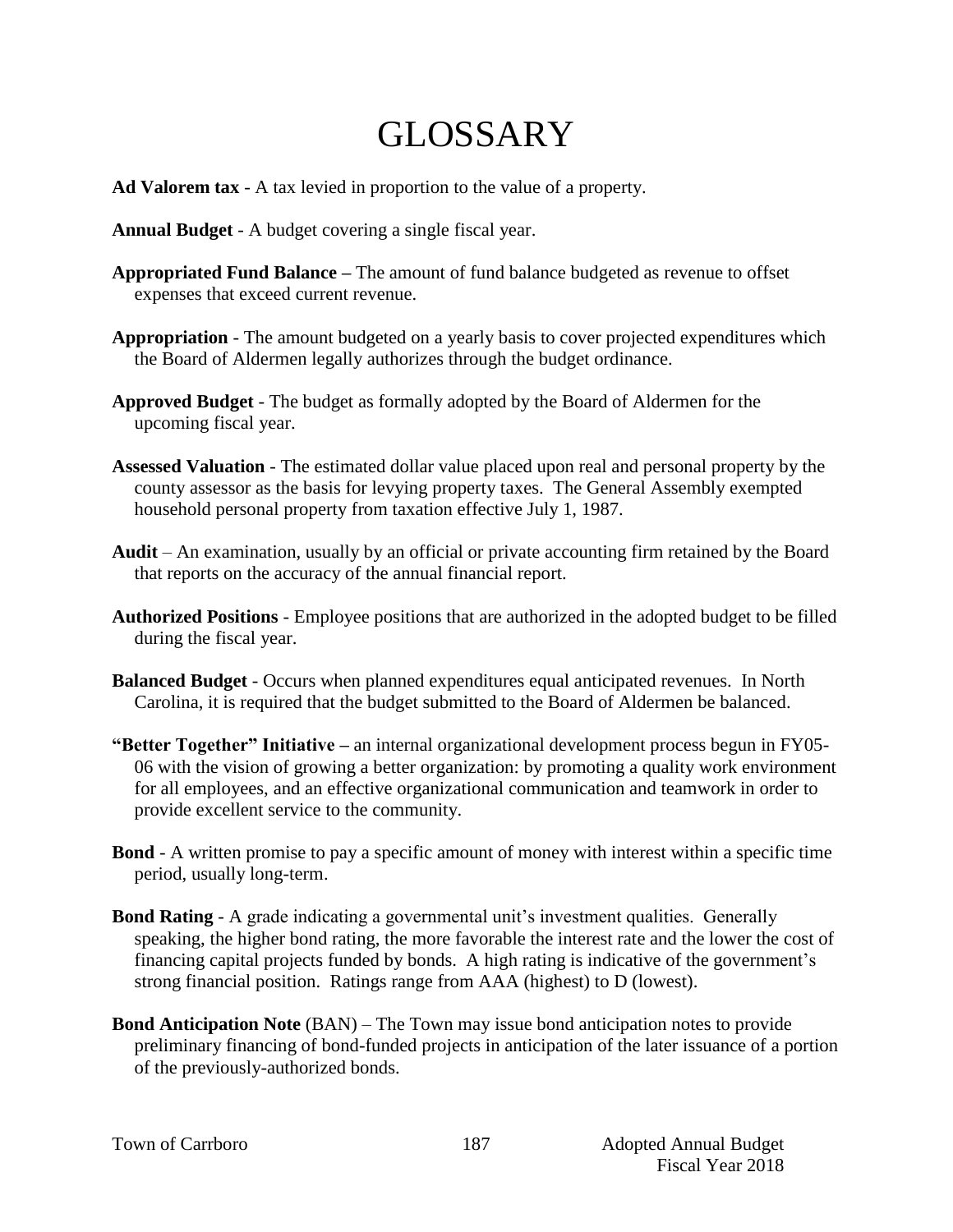- **Budget**  A financial plan for a specified period of time that matches planned revenues and expenditures with various Town services.
- **Budget Message** A written overview of the proposed budget from the Town Manager to the Board of Aldermen. This overview discusses the major budget items of the Manager's budget.
- **Comprehensive Annual Financial Report (CAFR)** The official annual report of a government.
- **Capital Improvements Plan (CIP)** A long term plan of proposed capital improvement projects including estimated project costs and funding sources the Town expects to undertake within a five year period. The plan is updated annually to reassess capital needs.
- **Capital Outlay** An expenditure that results in the acquisition of or addition to a fixed asset.
- **Capital Project Fund** A fund used to account for the acquisition or construction of major capital facilities and equipment.
- **Consumer Price Index (CPI)** A statistical description of price levels provided by the U.S. Department of Labor. The index is used as a measure of the increase in the cost of living (economic inflation).
- **Contingency**  Appropriation intended for unanticipated expenditures. The Board of Aldermen controls transfer of these funds into an expendable account.
- **Debt Service** Principal, interest and administrative costs associated with the repayment of longterm debt.
- **Department** A major administrative division of the Town that has overall management responsibility for an operation within a functional area.
- **Encumbrances**  An approved financial commitment for services, contracts, or goods which have not been delivered or performed.
- **Enterprise Fund** A grouping of activities whose expenditures are wholly or partially offset by revenues collected from consumers in the form of fees and charges.
- **Expenditures** The total cost of a program or capital project.
- **Fiscal Year (FY)** A 12 month period (July 1 through June 30) in which the annual operating budget applies and at the end of which an assessment is made of the Town's financial condition and performance of operations.
- **Fixed Asset** A capital item that has an acquisition cost of \$5,000 or more, is tangible, and has an expected minimum life of 1 year.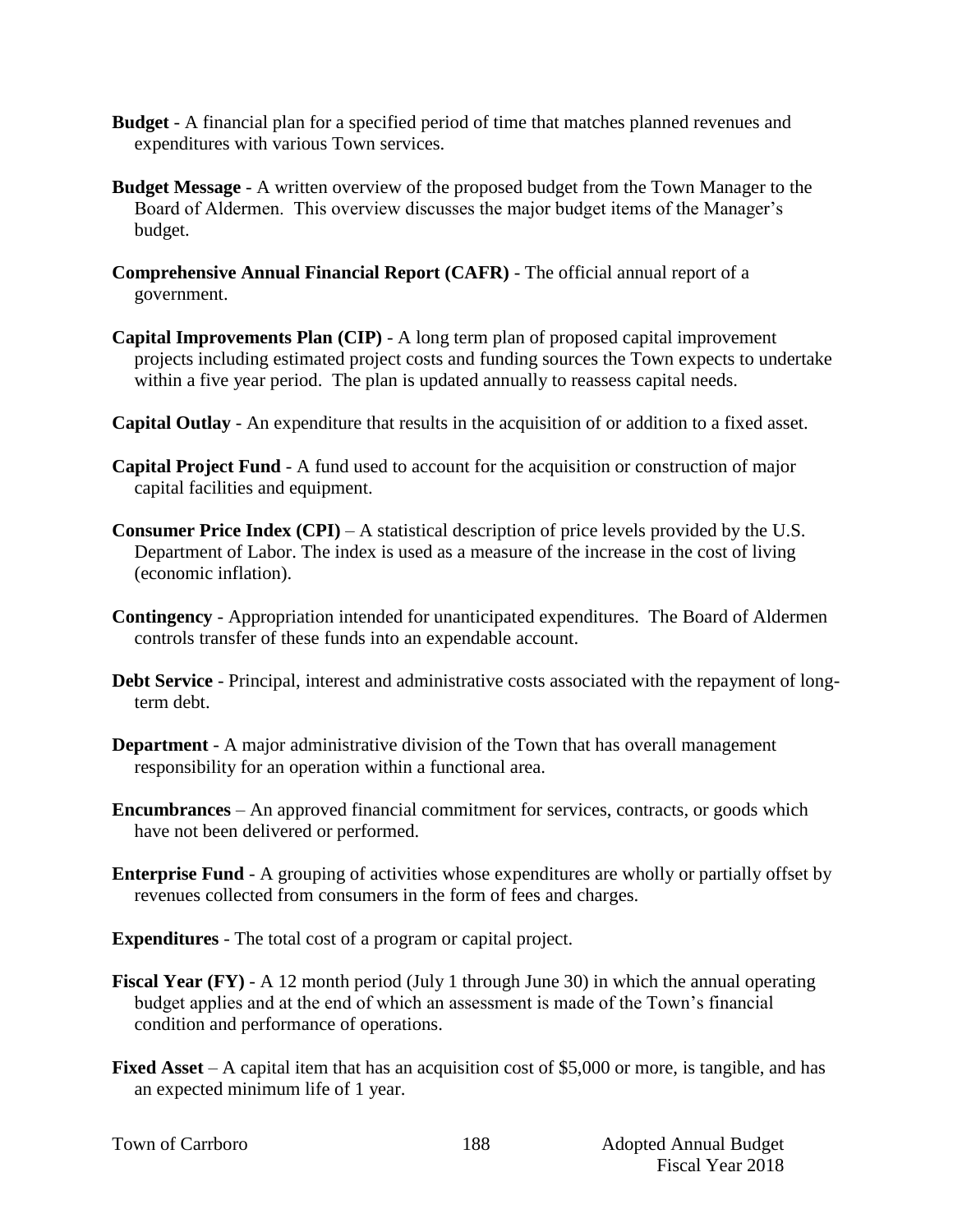- **Fund** An accounting entity created to record the financial activity for a selected financial group.
- **Fund Balance** Funds accumulated through the under expenditure of appropriation and/or receiving revenues greater than anticipated and included in the budget.
- **General Fund** A fund which provides for the accounting for most of the basic government services, such as police, fire, sanitation, inspections, law enforcement, recreation, and other general services.
- **General Obligation Bonds** Bonds issued by a government which are backed by the full faith and credit of its taxing authority.
- **Geographic Information System (GIS) -** An organized collection of computer hardware, software, geographic data, and personnel designed to efficiently capture, store, update, manipulate, analyze, and display all forms of geographically referenced information.
- **Goal** A board statement of desired conditions to be maintained or achieved through the efforts of an organization.
- **Governmental Funds –** consists of the General Fund, Special Revenue Fund and Capital Project Fund.
- **Interest and Penalties Receivable on Taxes** Uncollected interest and penalties on property taxes.
- **Lease Purchase** A method of purchasing equipment in which payments are spread over a period of time.
- **Levy**  The amount of tax, service charge, and assessment imposed by the government.
- **Line Item** A budgetary account representing a specific object of expenditure.
- **Local Government Commission (LGC)**  The Local Government Commission, which is chaired by the State Treasurer, is an oversight body that ensures municipalities and other governmental units fulfill their statutory obligations with regard to State and local government finance.
- **Major Fund Reporting –** General Government Accounting Principles require governmental fund data be presented separately for each individual major governmental fund. General Fund is always considered a major fund. The Non-major Funds include the Revolving Loan, Capital Projects, Grant, Capital Reserve, Payment in Lieu Reserve, and Affordable Housing Funds.

At a minimum, governmental funds other than the general fund must be reported as major funds if they meet both of the following criteria:

|  |  | Town of Carrboro |
|--|--|------------------|
|--|--|------------------|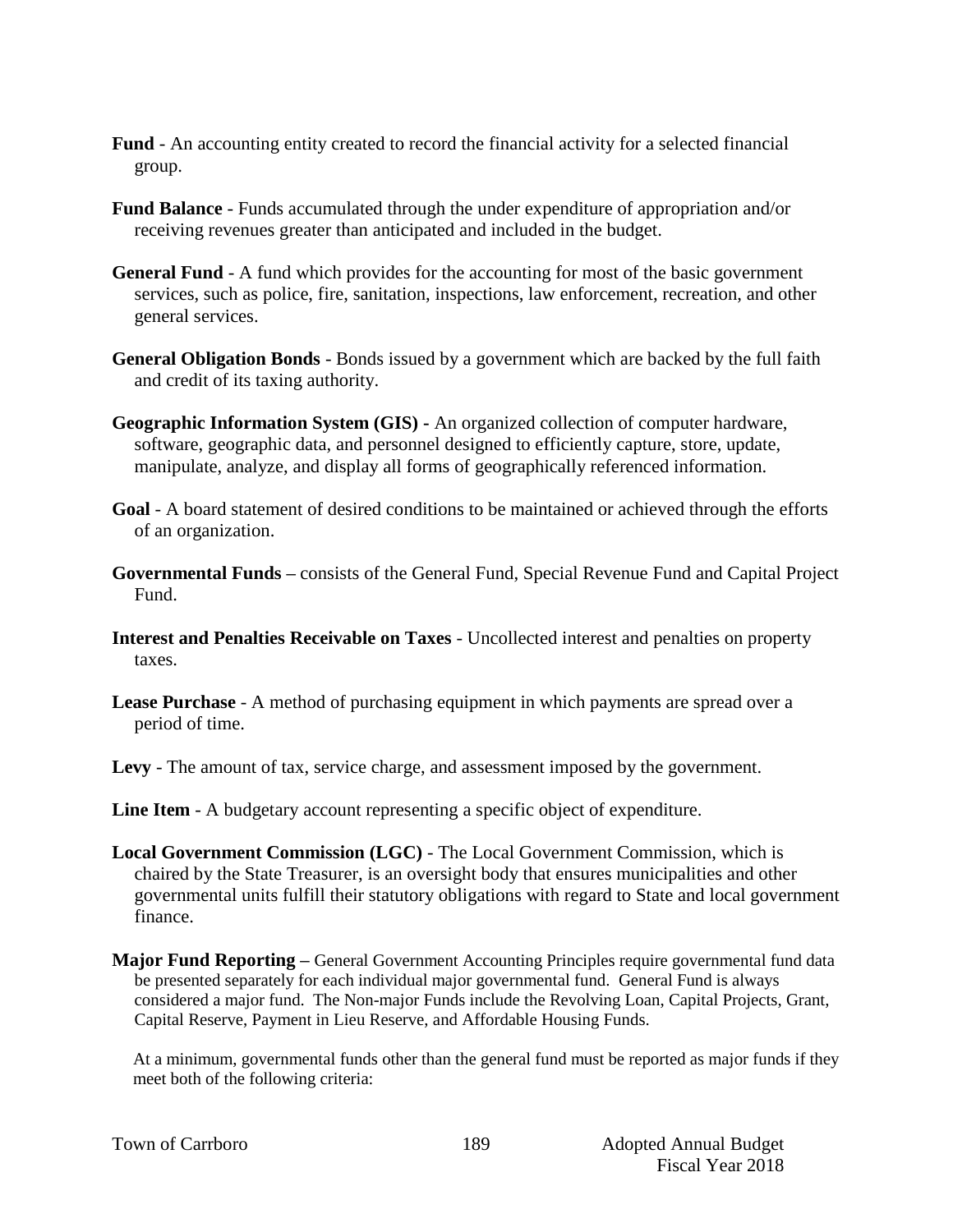- 10% criterion. An individual governmental fund reports at least 10% of any of the following: a)total governmental fund assets, b)total governmental fund liabilities, c) total governmental fund revenues, or d) total governmental fund expenditures
- 5% criterion. An individual governmental fund reports at least 5% of the aggregated total for both governmental funds and enterprise funds of any one of the items for which it met the 10% criterion.

**Modified Accrual** - The basis of accounting for the Town. Under this system, expenditures are recognized when encumbered.

- **Midpoint of Salary** a rate that is half way between the minimum rate and maximum rate of a budgeted position.
- **National Fire Protection Association (NFPA)**  An international nonprofit NFPA is to reduce the worldwide burden of fire and other hazards on the quality of life by providing and advocating consensus on codes and standards, research, training, and education.
- **Non-major Fund –** see definition for Major Fund Reporting.
- **Objective** A specific statement of what is to be accomplished or achieved for a particular program during the fiscal year.
- **Operating Budget** The Town's financial plan which outlines proposed expenditures for the upcoming fiscal year and estimates revenues which will be used to finance them.
- **Operating Expenses** Those expenditures of a recurring nature, covering services and supplies necessary to operate individual departmental activities.
- **Orange Water and Sewer Authority (OWASA)** OWASA is the public, nonprofit water and sewer utility serving the Carrboro-Chapel Hill community. OWASA's nine-member Board of Directors is appointed by the Carrboro Board of Aldermen, the Chapel Hill Town Council, and the Orange County Board of Commissioners.
- **Ordinance** A formal legislative enactment by the Board of Aldermen which as the full force and effect of law within the boundaries of the Town.

## **Occupational Safety and Health Act**

- **(OSHA)** Regulations passed by the US Department of Occupational Safety and Health Administration to assure safe and healthful working conditions for working men and women by authorizing enforcement of the standards developed under the Act.
- **Personal Property** Movable property classified within two categories; tangible and intangible. "Tangible" or touchable property includes items of visible and movable property not permanently affixed to real property. "Intangible" or non-touchable property includes stocks, bonds, notes, cash, bank deposits, accounts receivable, patents, trademarks, copyrights, and similar assets.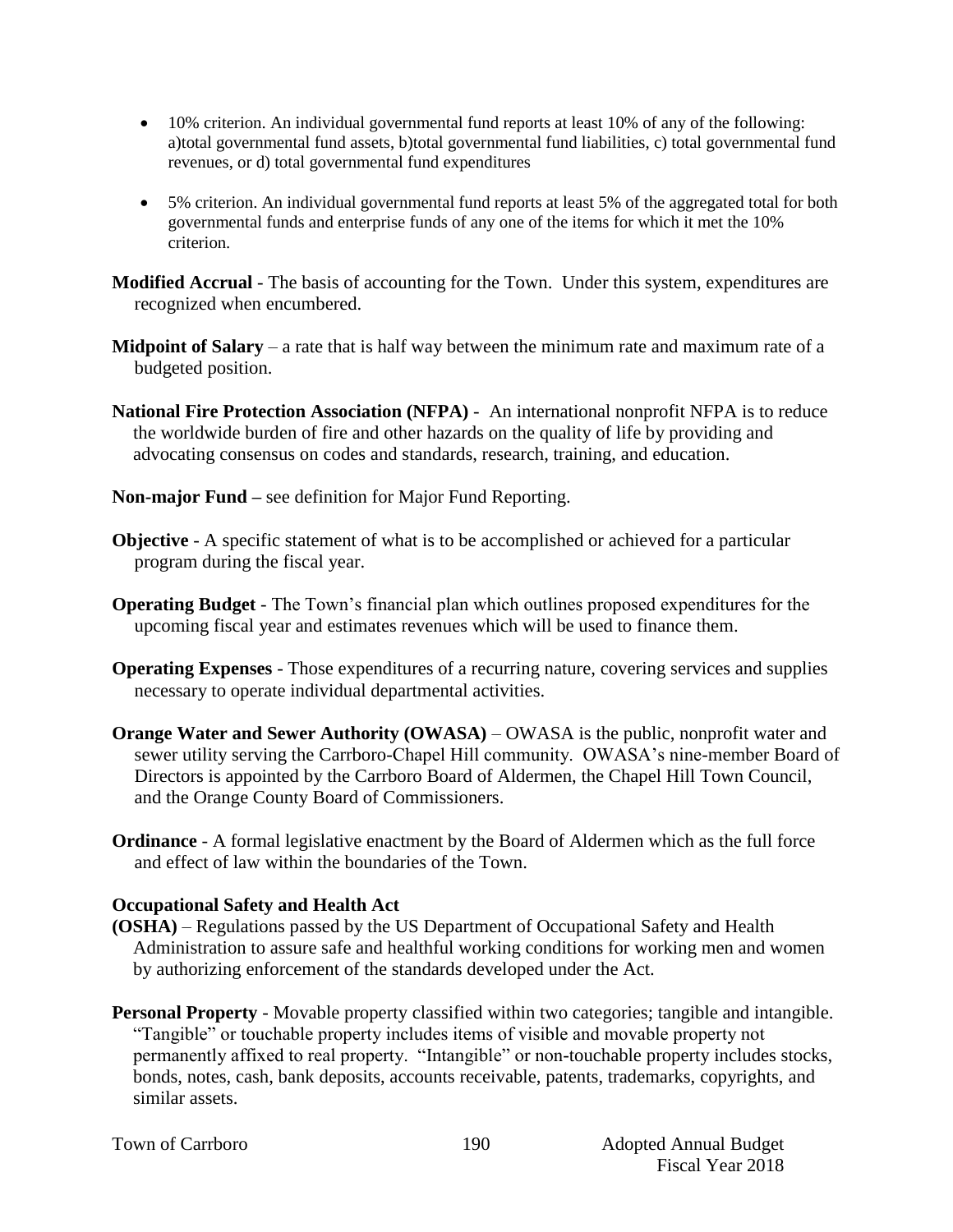- **Personnel Services** Salaries and wages paid to employees for full-time, part-time, and temporary work, including overtime and similar compensation. Also included in this account group are fringe benefits paid for employees.
- **Program** A well-defined portion of the operating plan for which a distinct set of goals and objective may be developed.
- **Property Tax** Tax paid by those owning property in the Town.
- **Property Tax Rate** The rate at which real property in the Town is taxed in order to produce revenues sufficient to conduct necessary governmental activities.
- **Real Property** Land, buildings, and items permanently affixed to land or buildings.
- **Real Property Value** The value of land and buildings which are taxable.
- **Reclassification** A change in the classification and corresponding job title of an existing position which results from a major change in assigned responsibilities.
- **Reserve** An account designed for a portion of the fund balance which is to be used for a specific purpose.
- **Revaluation**  The process of revaluing a jurisdiction's real property in order to adjust the tax value to the market value; by North Carolina law, a revaluation must be conducted at a minimum of every eight years. Orange County revalues property every four years. Property was revalued as of January 1, 2005.
- **Revenue**  All funds that the Town government receives as income, including items such as tax payments, fees for specific services, receipts from other governments, fines, forfeitures, shared revenues, and interest income.
- **Revenue-neutral Tax Rate -** The revenue-neutral tax rate, as defined by G.S. 159-11(e), is the rate that is estimated to produce revenue for the next fiscal year if no reappraisal had occurred. The rate is then adjusted by a growth factor equal to the average annual percentage increase in the tax base due to improvements since the last general reappraisal. State law requires that units of local government, including public authorities, publish a revenue-neutral tax rate in the budget immediately following the completion of the general reappraisal of real property. The purpose of the revenue-neutral tax rate is to provide residents with comparative information.
- **Sales Tax** Tax paid by retail consumers in the Town.
- **Service Level** The amount of service provided during the fiscal year as indicated by one or more performance indicators.